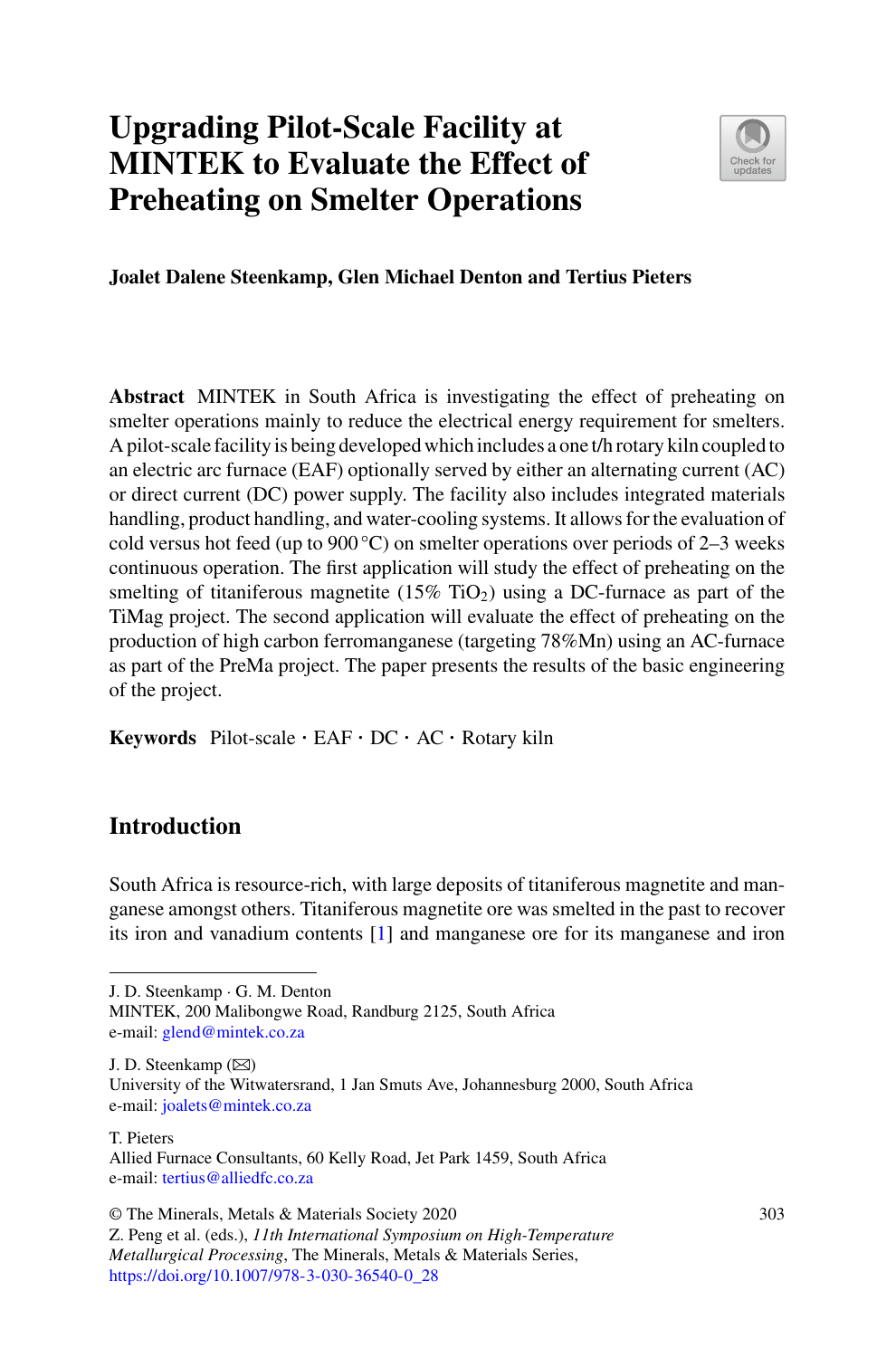contents [\[2\]](#page-14-1). Both of these processing routes are electrically energy-intensive. Over the past 15 years, the average electricity tariff in South Africa has increased by more than 250% in real terms [\[3\]](#page-14-2). Extensive increases in tariffs were amongst the factors that culminated in the closure in 2016 of the only plant that smelted titaniferous magnetite ore and resulted in the mothballing of some of the manganese ore smelting facilities. The situation created the need for research into the possibility of reducing the electrical energy requirement of both processes by introducing a preheating step prior to smelting.

Mintek has over 45 years' experience in the research and development of titaniferous magnetite resources dating back to 1969. Overall, Mintek has conducted some 30 laboratory-scale projects, several pilot-scale prereduction or smelting trials (1–10 ton), and five smelting campaigns at the 100 ton demonstration scale. Mintek developed and patented the DC arc smelting of both titaniferous magnetite and ilmenite with the latter being the first to be commercially implemented. While various process options have been technically proven, their economics are markedly less attractive without a preheating or prereduction step to optimise electrical energy consumption. Although ore pre-treatment itself is not a technical challenge, the direct coupling of pre-treated titaniferous ore to a DC arc furnace has not been demonstrated and there is still a risk perception which provides a barrier to commercialisation. Application for state funding to demonstrate the direct coupling of the two stages was successful and the TiMag project (2018–2022) was born.

High carbon ferromanganese (HCFeMn) is an alloy consisting of 74–82% Mn, 7.5% C, 1.2% Si, 8–16% Fe [\[5\]](#page-14-3). It is mainly produced in electric submerged arc furnaces (SAFs) through carbothermic reduction of manganese ores. The HCFeMn production process is energy-intensive with requirements ranging between 2.0 and 3.5 MWh per ton alloy  $[6-9]$  $[6-9]$ . The process is also a significant producer of  $CO<sub>2</sub>$  emissions, especially in countries where the electrical energy is supplied by coal-fired power stations, i.e. South Africa. The PreMa project (2018–2022) aims at demonstrating a suite of innovative technologies to reduce the consumption of electrical energy and production of  $CO<sub>2</sub>$  emissions during the production of HCFeMn in SAFs. A preheating unit will be added to the flowsheet and various technologies are considered, the pilot-scales of which lie outside the scope of this paper. Included in the test program is a pilot-scale campaign, to be conducted at Mintek, where the effect of preheating ore to  $600^{\circ}$ C on SAF operation will be evaluated. Although special emphasis will be on the reduction of electrical energy consumption and production of CO2, design and operational requirements of integrating a SAF with a preheating unit will also be studied.

In order to execute these two projects, the pilot facilities at Mintek are currently being upgraded. As a preheating unit, a one t/h, electrically heated rotary kiln will be coupled to an electric arc furnace (EAF) optionally served by either an alternating current (AC) or direct current (DC) power supply. The facility also includes integrated materials handling, product handling, and water-cooling systems. It allows for the evaluation of cold versus hot feed (up to 900 °C) on smelter operations over periods of 2–3 weeks of continuous operation. The choice of an electrically heated rotary kiln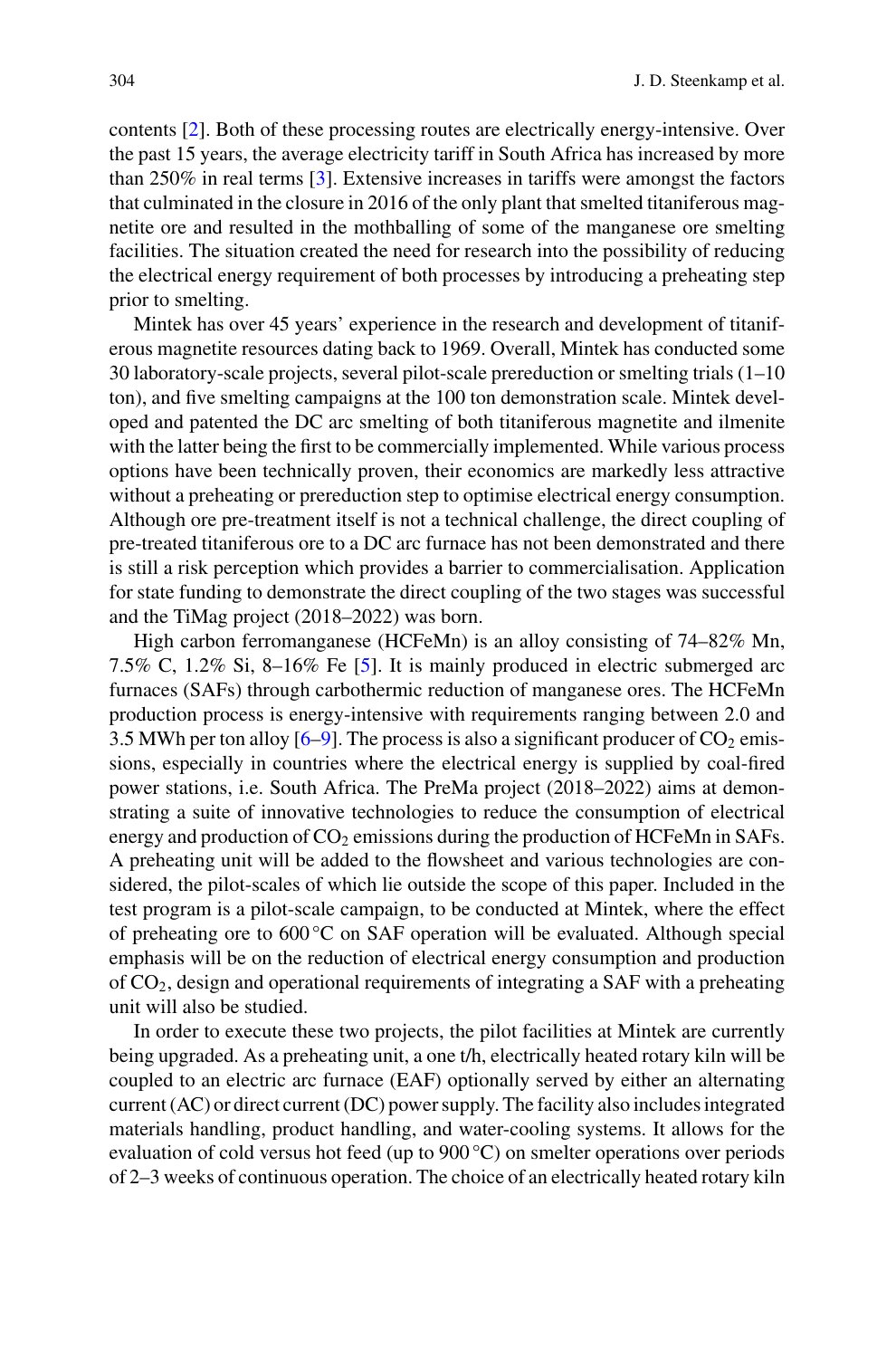was made for practical reasons and would not be the ideal solution at an industrialscale when the aim is to "reduce the consumption of electricity".

The design phase of the pilot plant project is done in two stages: basic engineering followed by pilot-scale engineering of new equipment and structures as well as management of interfaces between existing and new systems. The paper presents the results of the basic engineering of the project.

## **Method**

The method followed for the basic engineering study was as follows:

- 1. As a first step in the flowsheet design, the block flow diagram (BFD) was drawn to identify the function of each step in the flowsheet. Each function was then further described in the functional specification. No equipment pilot-scales were discussed.
- 2. In the second step, specific equipment was added to the flowsheet and material flows described in the process flow diagram (PFD) and process specifications.

The purpose of the BFD is to represent the main processing sections in terms of functional blocks. The BFD basically summarizes the principal processing section and the functional specification describes the BFD in text [\[10\]](#page-14-6).

The PFD provides a more pilot-scale view of the process. All major processing units in the process are displayed in the PFD as well as stream information and major control loops that will allow the process to be regulated under normal operating conditions [\[10\]](#page-14-6). Processing units are displayed using specific icons for each unit. Arcs or lines between the icons represent the process streams. Directed arcs, flowing from left to right wherever possible, represent the streams and are numbered for reference using a numbered circle. By convention, when lines cross, horizontal lines are shown as continuous arcs and vertical lines broken. Properties of each stream are provided in a separate table to be found in the process specification.

During the detailed engineering phase, the process control strategy will be described in the piping and instrumentation diagram (P&ID) and control specifications. The P&ID transmits the process engineering design to the engineers responsible for plant construction. It is also used during start-up, process operation, and for operator training. It contains items that do not appear on the PFD, i.e. the location and type of all measurement and control instrumentation, positioning of valves (including isolation and control), and the size, schedule, and materials of construction of, piping [\[10](#page-14-6)]. Detailed engineering will therefore, entail the final functional description, PFDs, equipment datasheets, P&IDs, mechanical, electrical and instrumentation, civil and structural design, and the final capital cost which includes construction on site.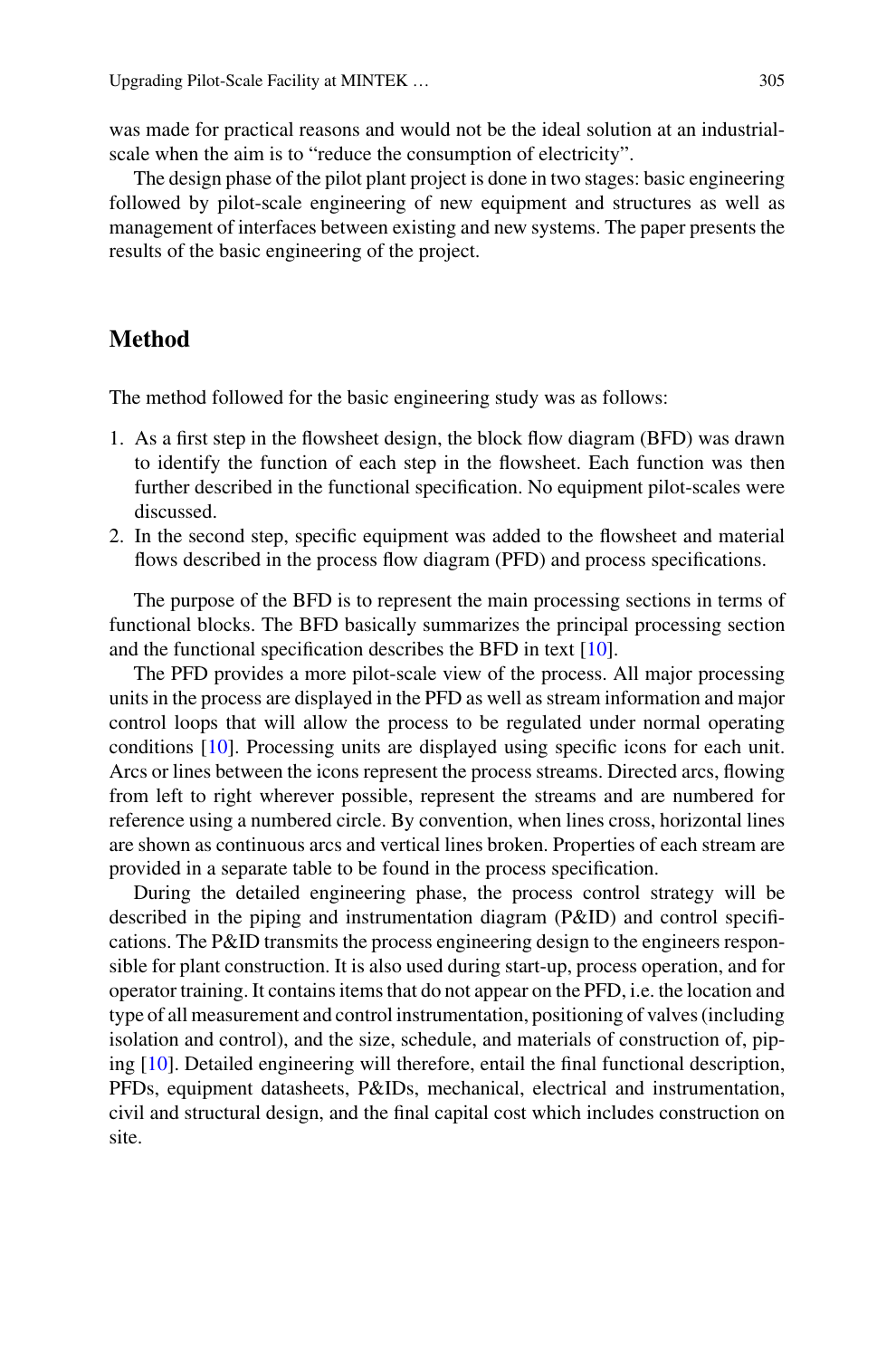## **Block Flow Diagram and Functional Specification**

The BFD for the new facility is presented in Fig. [1.](#page-4-0) What follows are the functional specifications for TiMag and PreMa.

Raw materials are received and cleared at the main gate (1). Raw materials are then dumped at the storage area for temporary storage (2). At the storage area, the materials are prepared by air-drying and manual bagging, if required (3). Once cold material is required at Bay 2, bags are transported from the storage area to Bay 2 where the material is loaded into the feed system (4). Under cold feed conditions, all raw materials are fed directly into the smelter (8). Under hot feed conditions, the material is first heated in the preheater (5). All raw materials are fed through the preheater for mixing as well as preheating purposes. Energy for heating of the raw materials is supplied to the preheater in the form of electricity (6). Hot material is fed (7) from the preheater into the smelter (8).

At the DC smelter (8), gangue minerals report to the liquid slag phase and a COrich off-gas forms during the reduction process. The smelter is operated in an open bath, open arc mode which means that the single, centrally located graphite electrode, is not in direct contact with the liquid slag and the energy input is transferred via a plasma arc jet. The energy required for the net endothermic reduction process, is provided in the form of electricity (9). The containment system is based on a conductive design philosophy. Cooling water is pumped from the water-cooling plant to the smelter for cooling of critical equipment (10). Hot water is returned (11) to the water-cooling plant for cooling (12). Molten slag (13.1) and iron (13.2) are tapped alternately from dedicated tap-holes, via oxygen lancing, into dedicated containers (14) where it is allowed to cool (15), and subsequently tipped in the storage area (16) from where both are disposed of (17).

At the AC smelter (8), the raw materials are choke-fed through the roof and reduced to form a liquid alloy phase which collects at the bottom of the smelter for the PreMa project. Gangue minerals report to the liquid slag phase. During the reduction process, a CO-rich off-gas forms. The smelter is operated in submerged arc mode which means that the electrode tips are in contact with a wet coke-bed that is again in contact with the liquid alloy. The wet coke-bed consists of carbonaceous reductant and slag. The energy required for the net endothermic reduction process, is provided in the form of electricity (9). The containment system is based on insulating design philosophy. Cooling water is pumped from the water-cooling plant to the smelter for cooling of critical equipment. Hot water is returned (11) to the water-cooling plant for cooling (12). Liquid alloy and slag are both tapped from the AC smelter through a single tap-hole (13) into a container (14) where it is allowed to solidify and cool (15). Once cooled, the block is tipped in the storage area and the slag separated from the alloy (16). The slag and alloy are subsequently stored separately, from where both are disposed of (17).

For both furnaces, the off-gas formed is extracted and combusted to eliminate any CO or  $H_2$  present (18). The hot, dust-laden, combusted off-gas is cooled and cleaned (19) with the clean gas subsequently vented to atmosphere (20) and the dust collected and stored (21) from where it is disposed of (22).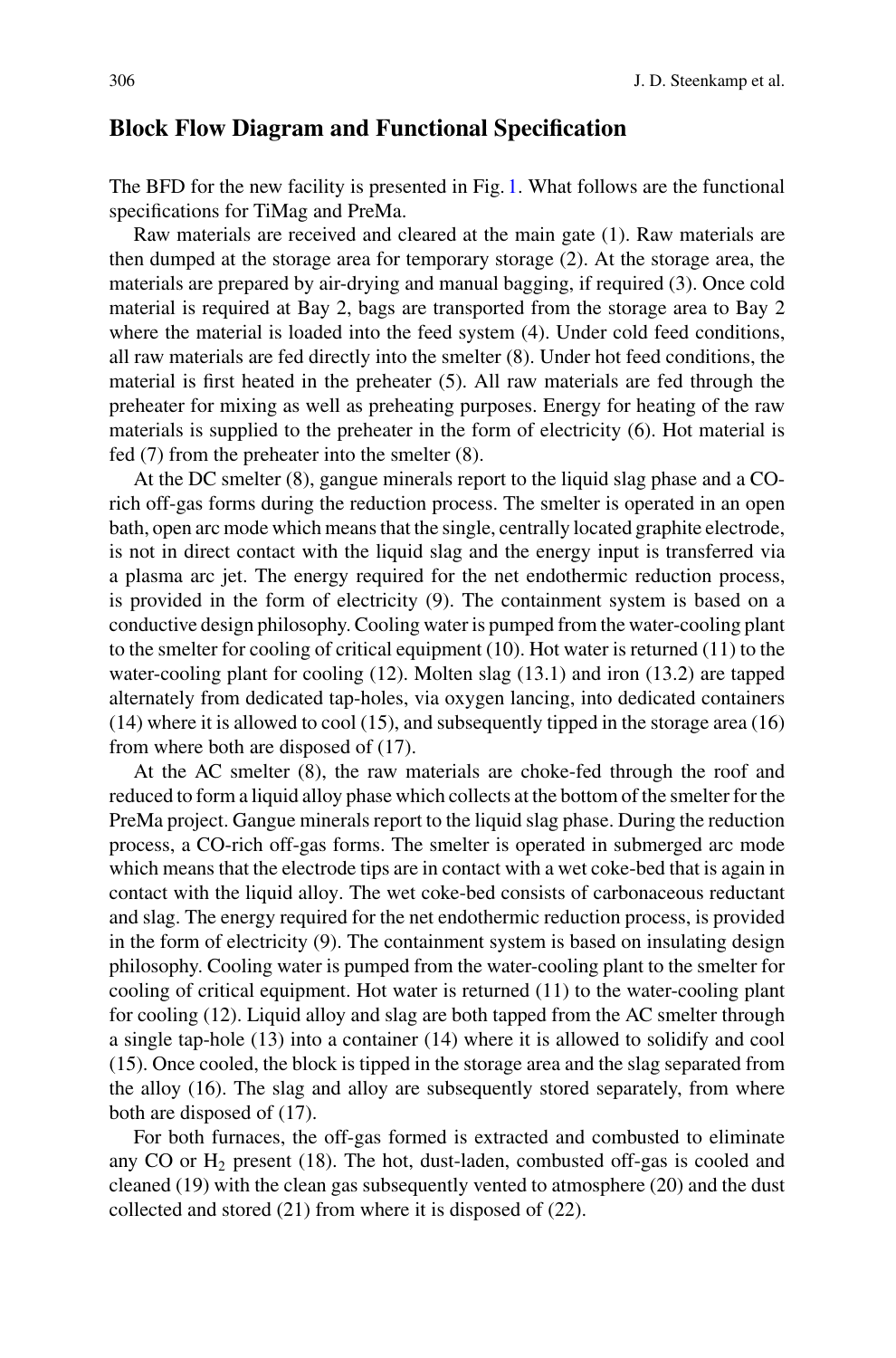

<span id="page-4-0"></span>**Fig. 1** Block flow diagram of the new facility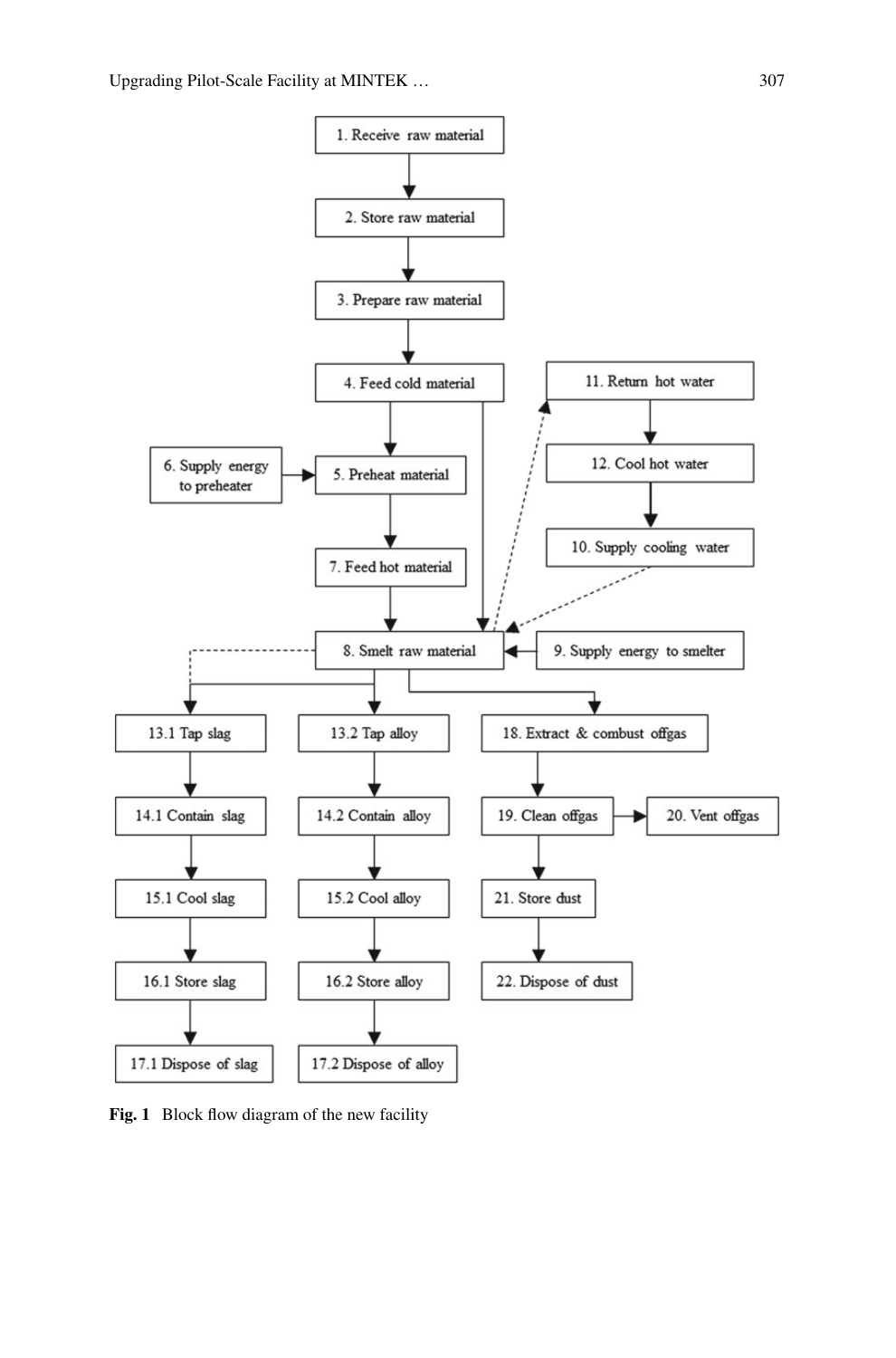## **Process Flow Diagrams and General Layouts**

PFDs were drawn for both TiMag and PreMa, based on the BFD presented in Fig. [1.](#page-4-0) The PFDs are too extensive to include in this paper but an attempt was made to describe the process flow and equipment in the subsections presented here. It was only the rotary kiln, DC and AC furnaces, and their associated feed systems that had to be designed from scratch. The raw materials receiving and handling, slag and alloy handling, off-gas and dust handling, and water-cooling systems were already existing. The discussion that follows includes both existing and new equipment.

## *Raw Materials Receiving and Handling*

Raw materials are delivered by truck, either in bags or in bulk, and cleared at the main gate. Raw materials are then dumped at the storage area for temporary storage (Fig. [2a](#page-6-0)). During storage of materials received in bulk, care is taken to identify each type of raw material to prevent confusion or mix-ups, to prevent contamination of raw materials by other raw materials i.e. leaves, etc., and to prevent contamination of the environment. If required, the materials are prepared by screening, air-drying (Fig. [2b](#page-6-0)), and/or manual bagging (Fig. [2c](#page-6-0)). Again, the contamination of raw materials is prevented. Each bag is clearly marked to identify its contents. Bags are then stored in a covered area until further use (Fig. [2d](#page-6-0)).

#### *Feed System*

When material is required at the plant, bags are transported by forklift from the storage area to Bay 2 where the material is loaded by overhead crane into one of eight  $1.5 \text{ m}^3$ day bins. Each day bin is equipped with a grate at its inlet and a manual rod gate at its outlet. To prevent contamination, day bins are clearly marked as containing ore, reductant, and flux.

To prepare cold feed, raw materials are fed in batches from the four day bins positioned above the cold feed belt conveyor using electromagnetic feeders. The bay bins are positioned on load cells should a blend of raw materials need to be prepared. The cold feed belt conveyor feeds raw materials into a bucket elevator which feeds into one of two  $0.35 \text{ m}^3$  surge bins. Material is directed via a flopper gate. The raw material is fed from surge bin into a loss-in-weight (LIW) feeder in batches by opening and closing the slide gate at the bottom of the surge bin.

To prepare hot feed, the ore is fed in batches from the four-day bins positioned above the hot feed belt conveyor using electro-magnetic feeders. The day bins are positioned on load cells which will allow for a blend of raw materials to be prepared for preheating. The hot belt conveyor feeds raw materials into a bucket elevator which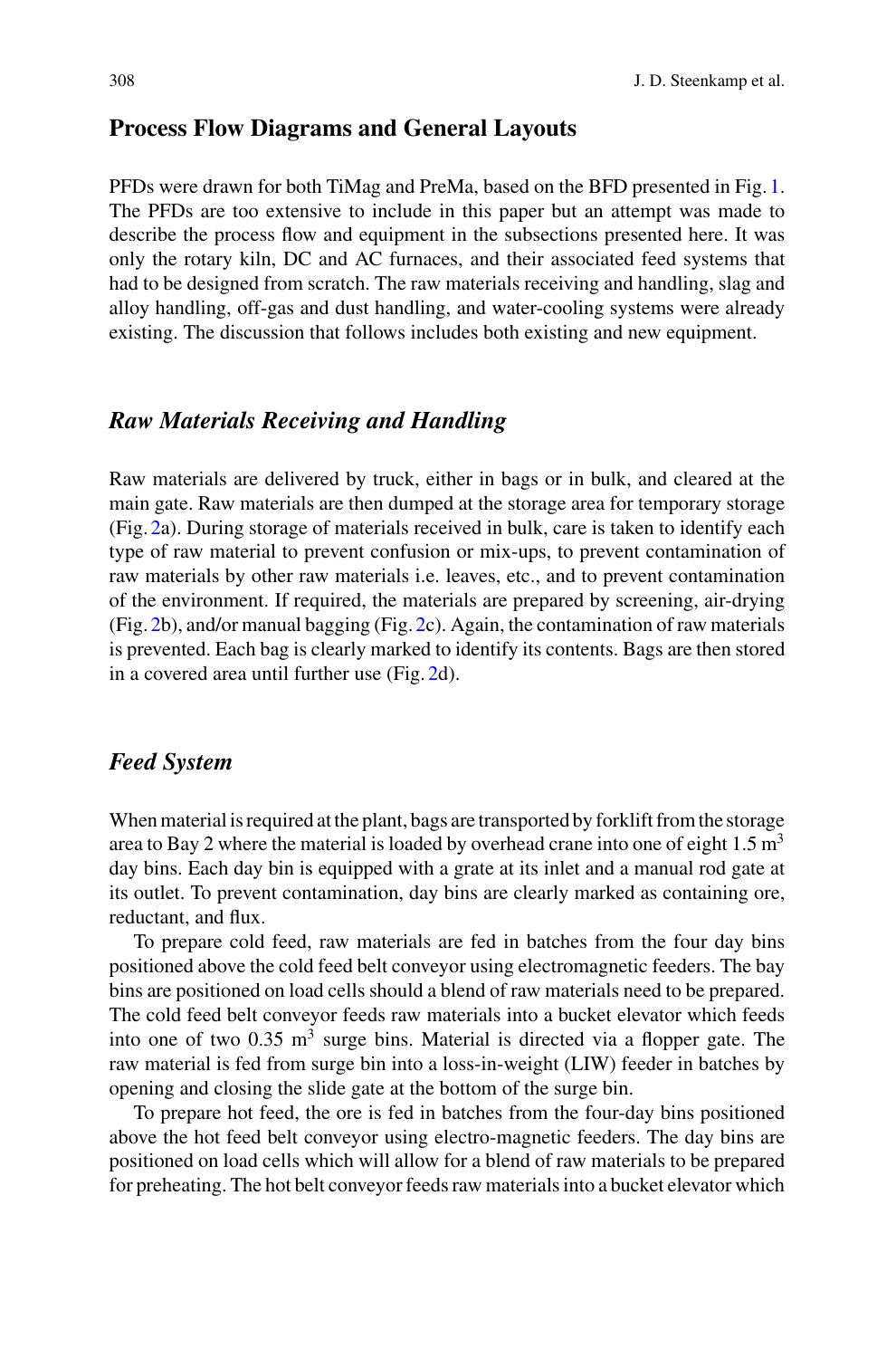

<span id="page-6-0"></span>**Fig. 2** Examples of raw material handling in preparation for a campaign: **a** raw materials stored in bulk under tarpaulins to minimise contamination, **b** raw materials being air-dried in a covered area, **c** dried raw material being bagged in bulk bags, and **d** bulk bags clearly marked and stored in covered area

feeds into a  $0.35 \text{ m}^3$  surge bin. The raw material is fed from the surge bin into a LIW feeder in batches by opening and closing the slide gate at the bottom of the surge bin. The LIW feeder, with a bin capacity of  $0.5 \text{ m}^3$ , continuously feeds the rotary kiln which preheats the raw material.

## *DC Furnace*

The rotary kiln continuously charges hot feed to the furnace, via a single feed chute and through a dedicated hot feed port located in the furnace roof. A gas seal, comprising a choke-fed screw is incorporated in the feed chute design to prevent the counter flow of furnace process gases. The LIW feeders, with a bin capacity of 0.5  $m<sup>3</sup>$ , continuously feed cold material to the furnace, via a single feed chute, through a dedicated cold feed port located in the furnace roof. Electricity is supplied to the process via one graphite electrode, which enters the furnace through the roof, and a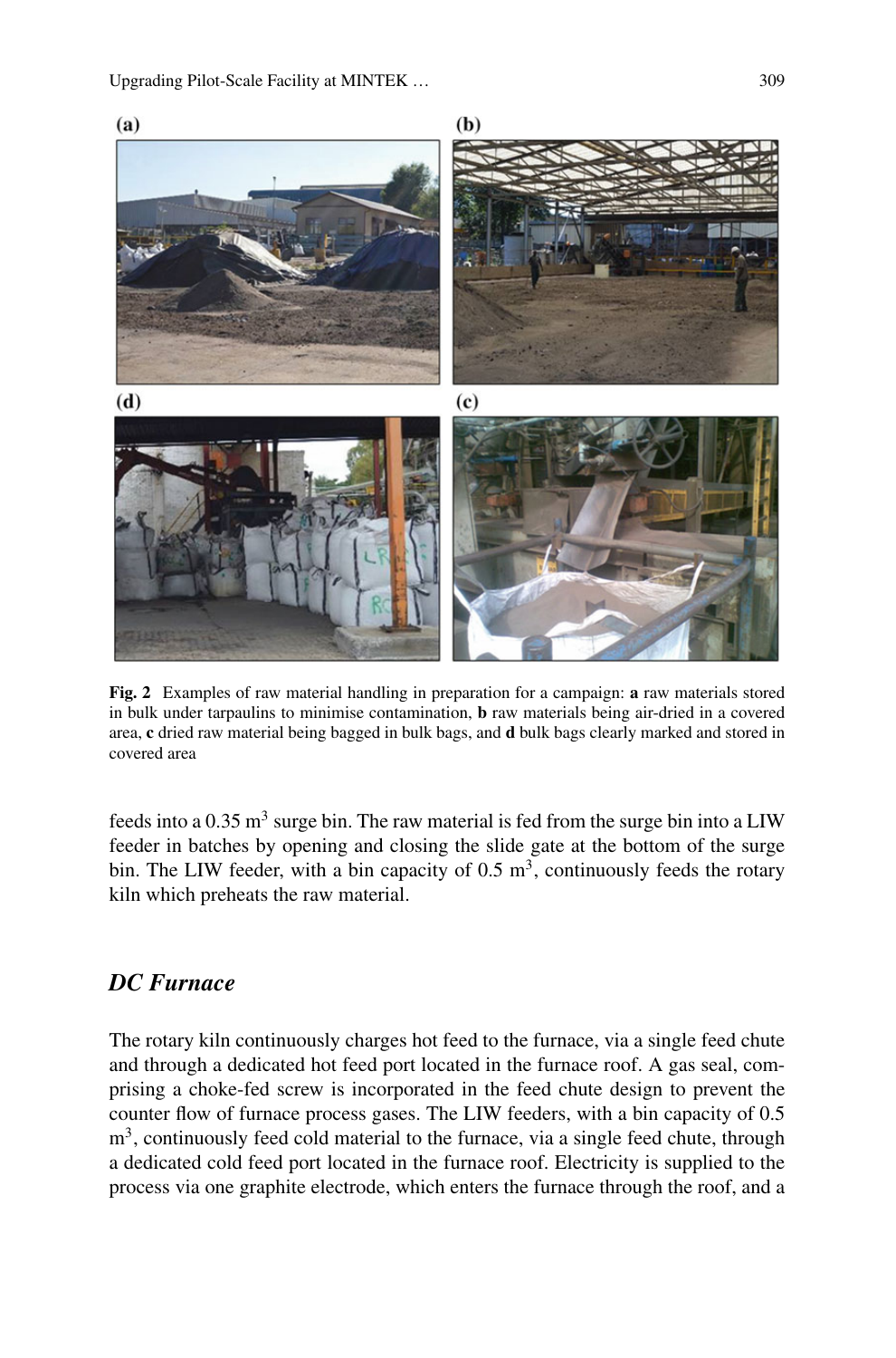

**Fig. 3** Layout of DC furnace and associated feed system as per basic engineering design

<span id="page-7-0"></span>conductive hearth created by ramming refractory between steel pins. The electrode arm is operated hydraulically. Slag and iron are tapped alternately from dedicated, bi-level tap-holes.

The general arrangement of the feed system and DC furnace is presented in Fig. [3.](#page-7-0) The design criteria on which the layout was based are summarised in Table [1.](#page-8-0)

# *AC Furnace*

The rotary kiln continuously feeds hot material via a chute into a mixing bin.The LIW feeder, with a bin capacity of  $0.5 \text{ m}^3$ , continuously feeds cold material into the mixing bin. From the mixing bin, the raw materials are choke-fed into the AC furnace using a feed pipe with its outlet positioned at the furnace roof in the center. This is done to ensure that the AC furnace is operated in SAF-mode. Electricity is supplied to the process via three equilateral-spaced graphite electrodes which enter the furnace through the roof. The electrode arms are operated hydraulically. Slag and alloy is tapped from a single, single tap-hole.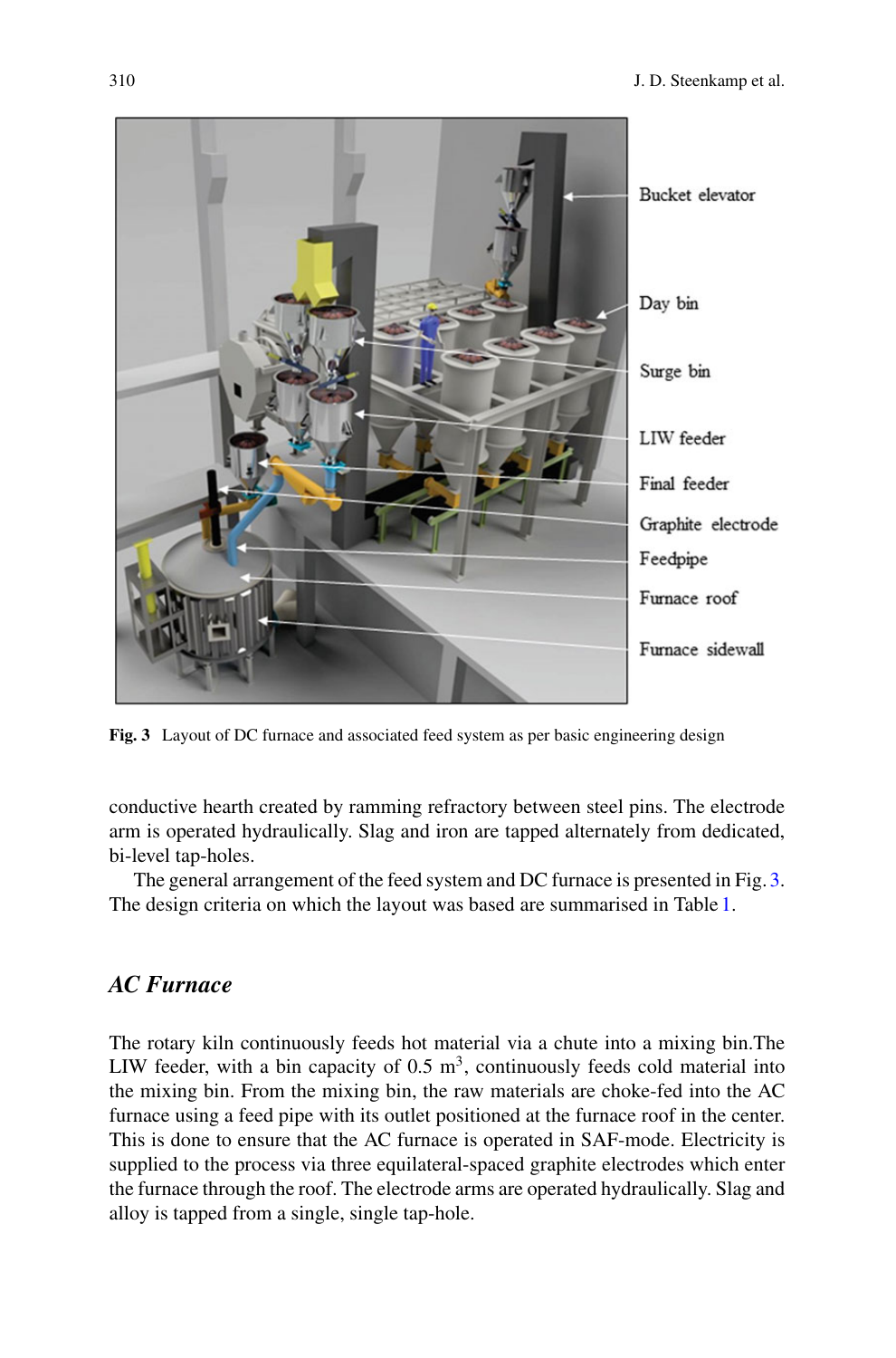| Parameter                                 | Value     | Unit                |
|-------------------------------------------|-----------|---------------------|
| Process energy requirement (cold feed)    | 2.33      | MWh/ton liquid iron |
| Process energy requirement (hot feed)     | 1.72      | MWh/ton liquid iron |
| Maximum ore temperature                   | 900       | $\rm ^{\circ}C$     |
| Slag tap temperature                      | 1700      | $\rm ^{\circ}C$     |
| Iron tap temperature                      | 1500      | $\rm ^{\circ}C$     |
| Off-gas temperature                       | 1700      | $\rm ^{\circ}C$     |
| Process power input                       | 1500      | kW                  |
| <b>Energy losses</b>                      | 30        | $\%$                |
| Calculated feedrate cold ore              | 836 (max) | kg/h                |
| Calculated feedrate cold anthracite       | 242 (max) | kg/h                |
| Bulk density ore                          | 2.5       | $\text{ton/m}^3$    |
| Bulk density anthracite                   | 0.8       | ton/m <sup>3</sup>  |
| Particle size range for all raw materials | $1 - 12$  | mm                  |
| Hearth power density                      | 500       | kW/m <sup>2</sup>   |
| Shell power density                       | 300       | kW/m <sup>2</sup>   |
| Refractory inner diameter                 | 2000      | mm                  |
| Shell inner diameter                      | 2468      | mm                  |
| Shell refractory thickness                | 230       | mm                  |
| Total external height (base to roof)      | 3000      | mm                  |
| Electrode diameter                        | 200       | mm                  |

<span id="page-8-0"></span>**Table 1** Design criteria for DC furnace and associated feed system

The general arrangement of the feed system and AC furnace is presented in Fig. [4.](#page-9-0) The design criteria on which the layout was based are summarised in Table [2.](#page-10-0) The mass and energy balance calculations on which the criteria were based are reported in another paper submitted to the symposium.

## *Slag and Alloy Handling*

At the DC smelter liquid slag or liquid alloy are tapped at different time intervals through bi-level tap-holes via a launder into a slagpot or into ladles stacked in series see Fig. [5.](#page-11-0)

At the AC smelter, liquid alloy and slag are tapped simultaneously through a single-level tap-hole via a launder and into ladles stacked in series—see Fig. [6.](#page-11-1)

When the tap-hole is closed, the ladles or slag pots are transferred by forklift to the cooling area where the contents are allowed to solidify and cool. Once cooled, the ladles or slag pots are transferred to the slag waste area where the blocks are tipped and the slag separated manually from the alloy, should any slag be present in the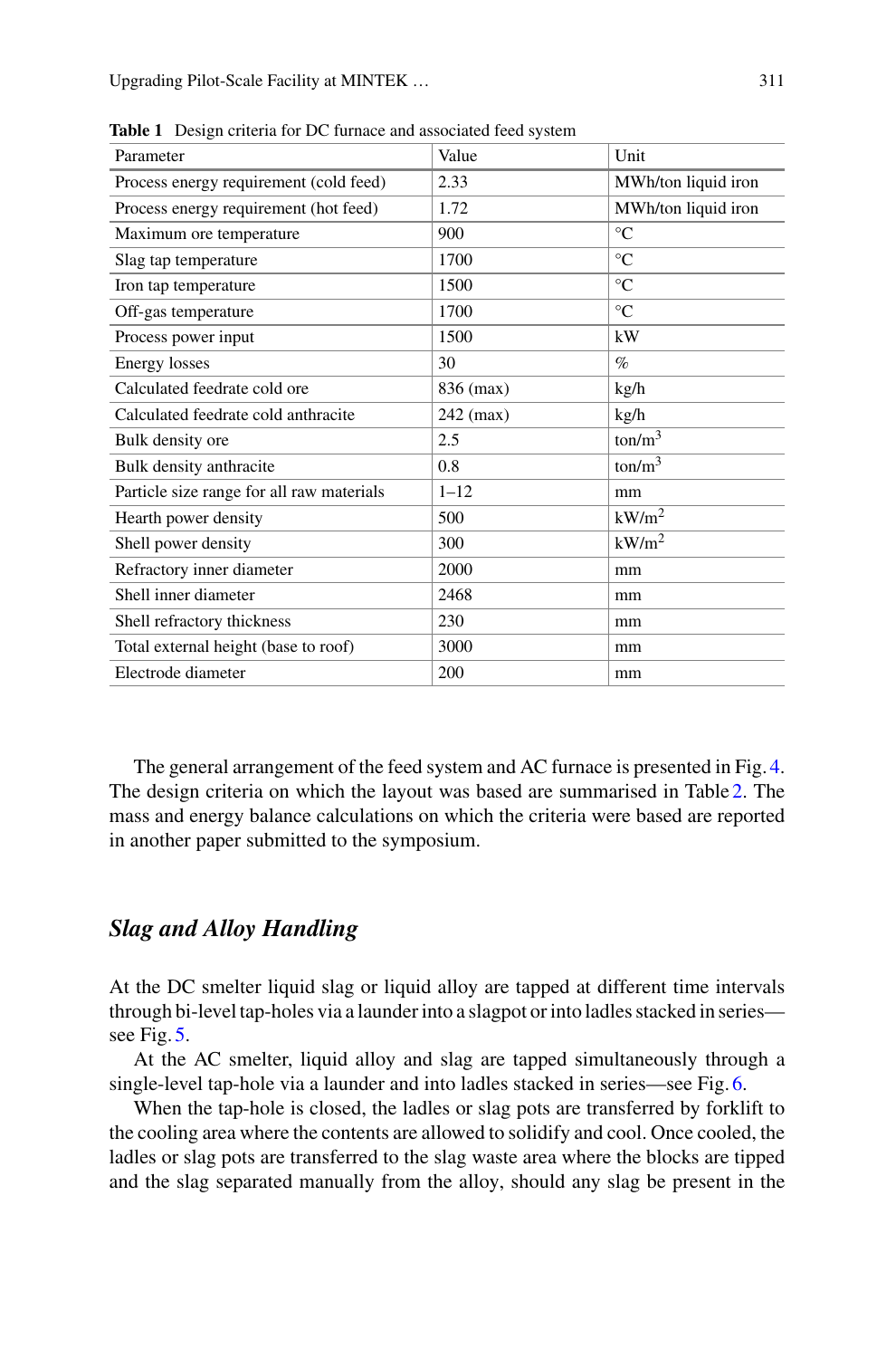

**Fig. 4** Layout of AC furnace and associated feed system as per basic engineering design

<span id="page-9-0"></span>ladle (see Fig. [7a](#page-12-0)). The solidified and cooled contents of slag pots are also dumped in this area. The slag is stored in the slag waste area from where it is disposed of typically at a waste dump. The alloy is stored at the high-value storage shed (see Fig. [7b](#page-12-0)) and disposed of or sold.

## *Off-Gas and Dust Handling*

For both furnaces, the off-gas formed is extracted via an off-take on the furnace roof and combusted at a slip-gap between the off-take and the off-gas stack to eliminate any CO or  $H_2$  produced during the reduction process (see Fig. [8\)](#page-12-1).

The hot, dust-laden, combusted off-gas is cooled during transfer through a watercooled duct and trombones. Dust is removed in a baghouse. The clean gas is subsequently vented to the atmosphere via an off-gas stack. The dust is collected in bulk bags positioned below the baghouse and stored from where it is also disposed of typically at a waste dump. The off-gas fan is positioned between the baghouse and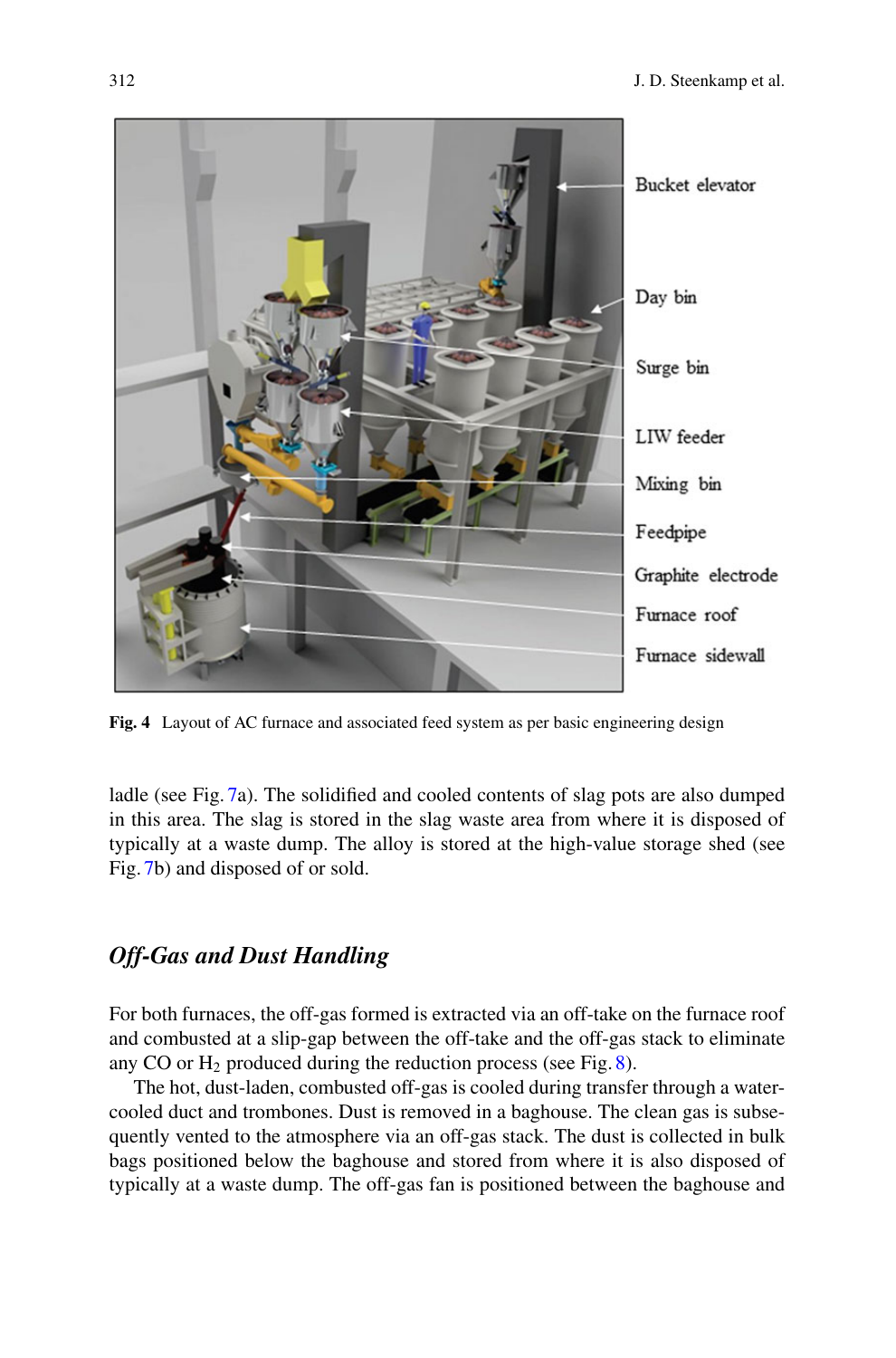| Value                                               | Unit              |
|-----------------------------------------------------|-------------------|
| 1.187                                               | MWh/ton ore       |
| 2.304                                               | MWh/ton alloy     |
| 700                                                 | kW                |
| 50                                                  | $\%$              |
| 202                                                 | kg/h              |
| 127                                                 | kg/h              |
| 78                                                  | kg/h              |
| 76                                                  | kg/h              |
| $\overline{c}$                                      | $\text{ton/m}^3$  |
| 0.62                                                | $\text{ton/m}^3$  |
| 1.28                                                | $\text{ton/m}^3$  |
| $6 - 20$                                            | mm                |
| 42                                                  | degrees           |
| 100                                                 | mm                |
| 2470                                                | kW/m <sup>2</sup> |
| 399                                                 | kW/m <sup>2</sup> |
| 300                                                 | kW/m <sup>2</sup> |
| 300                                                 | mm                |
| 601                                                 | mm                |
| 1496                                                | mm                |
| 1724                                                | mm                |
| 114                                                 | mm                |
| 297                                                 | mm                |
| 380                                                 | mm                |
| 722                                                 | mm                |
| 1102                                                | mm                |
| Electrode pitch circle diameter (PCD) power density |                   |

<span id="page-10-0"></span>**Table 2** Design criteria for AC furnace and associated feed system

the stack. An aerial view that includes the off-gas cleaning plant for Bay 2 is provided in Fig. [9b](#page-13-0).

A secondary off-gas system collects fugitive emissions at the raw material transfer points and the respective tap-holes. Dust removal takes place at a second baghouse, refferred to as the environmental baghouse. Clean gas is vented to atmosphere via a stack and dust collected in bulk bags which are also stored and disposed of typically at a waste dump. Again, the off-gas fan is positioned between the baghouse and the stack.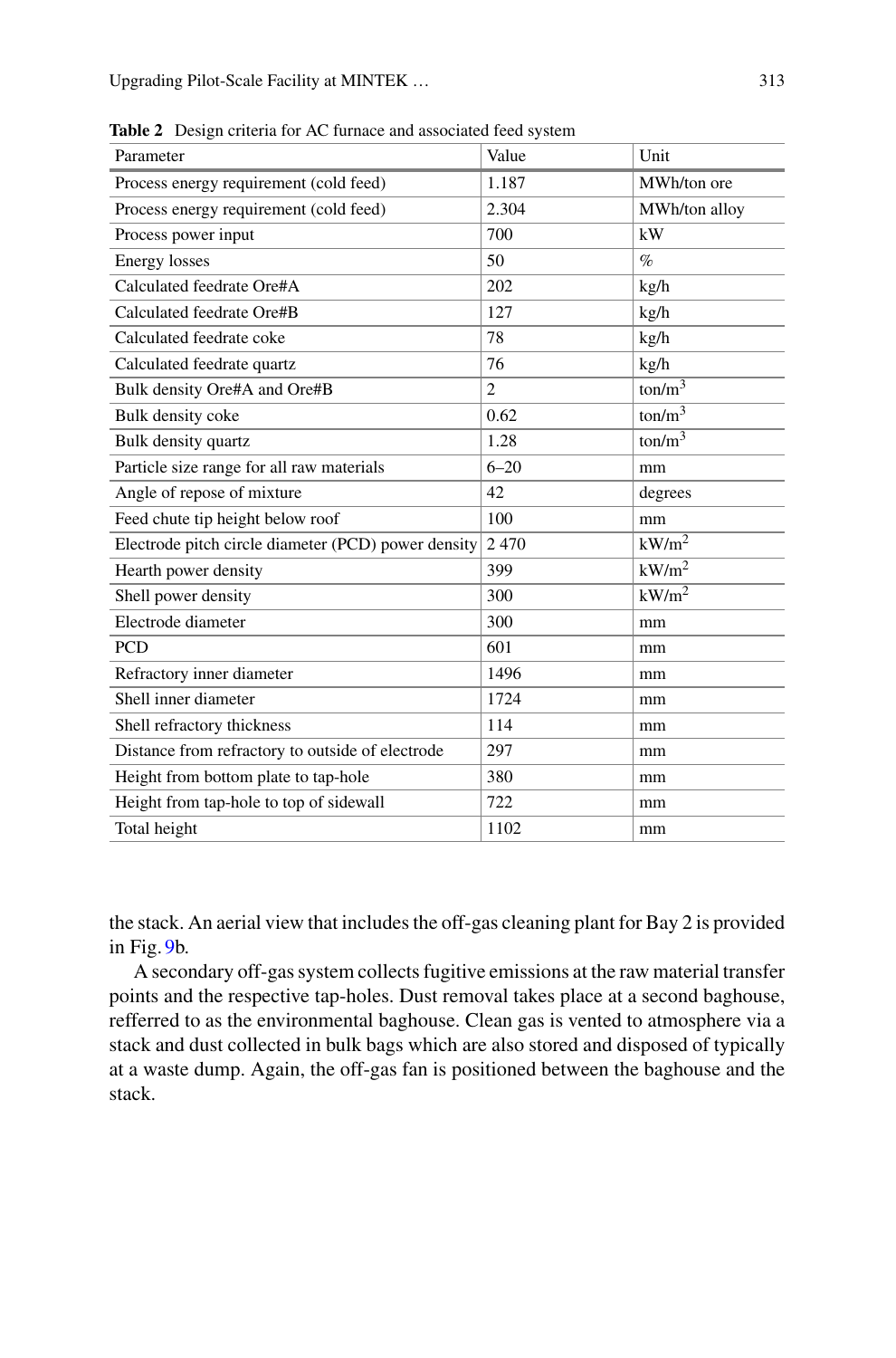

Fig. 5 Typical ladle arrangement when tapping slag from a slag tap-hole and alloy from an alloy tap-hole in bi-level arrangement

<span id="page-11-1"></span><span id="page-11-0"></span>

**Fig. 6** Typical ladle arrangement when tapping alloy and slag from a single-level tap-hole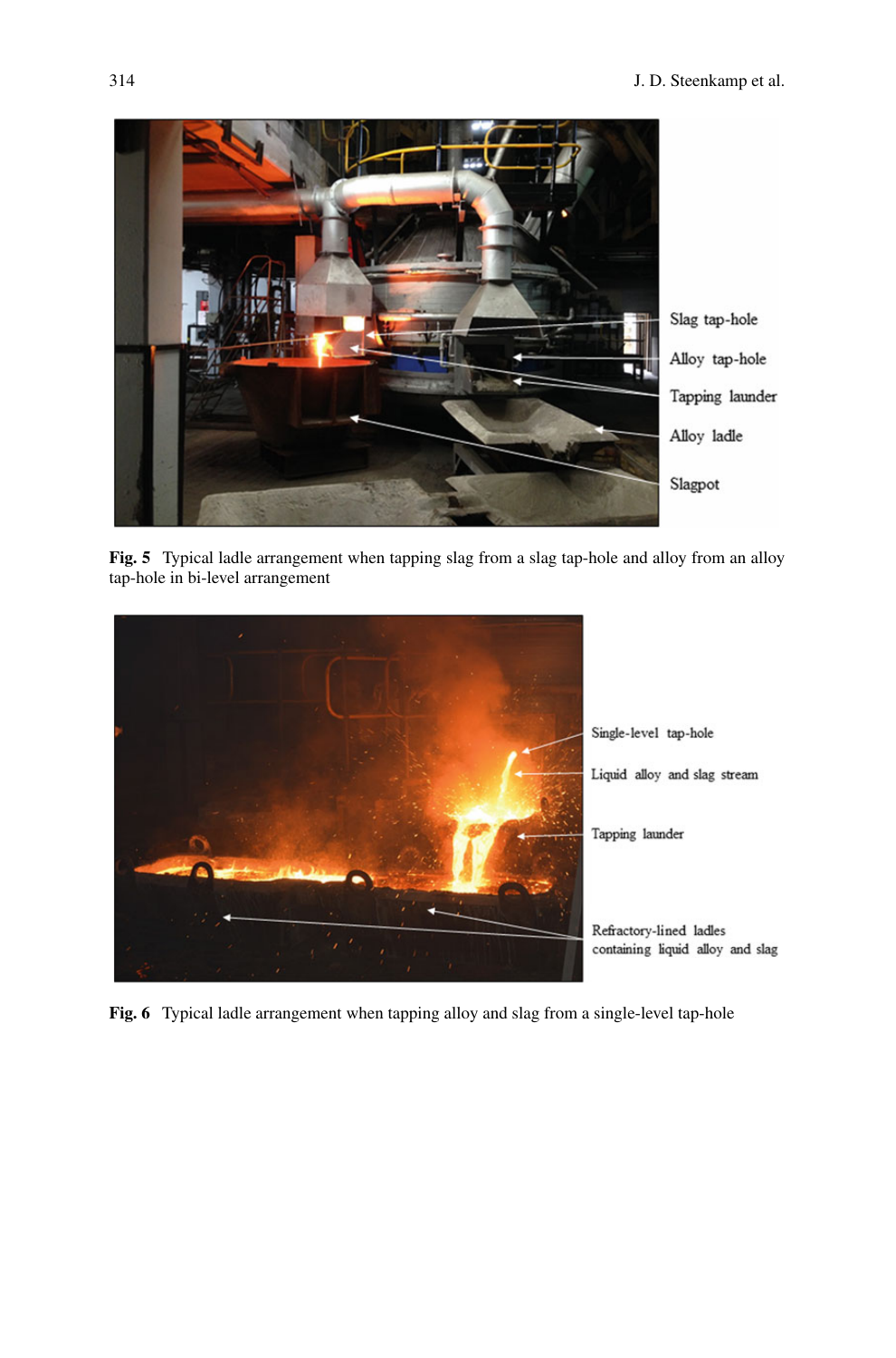

**Fig. 7** Typical examples of **a** slag and alloy being manually separated in the slag waste area and **b** alloy being stored in the high-value shed

<span id="page-12-0"></span>

**Fig. 8** Typical example of process off-gas being combusted at the slip-gap between the off-take at the furnace roof and the off-gas stack

# <span id="page-12-1"></span>*Water-Cooling System*

For both furnaces, cooling water is pumped from the cold well at the water-cooling plant to the smelter for cooling of critical equipment. Water is pumped through a supply line to the main header from where it is distributed to the copper busbars and electrode clamps; sidewalls, roof panels, and tap blocks (should they require cooling); and the off-gas duct. Return water is collected in a tundish from where it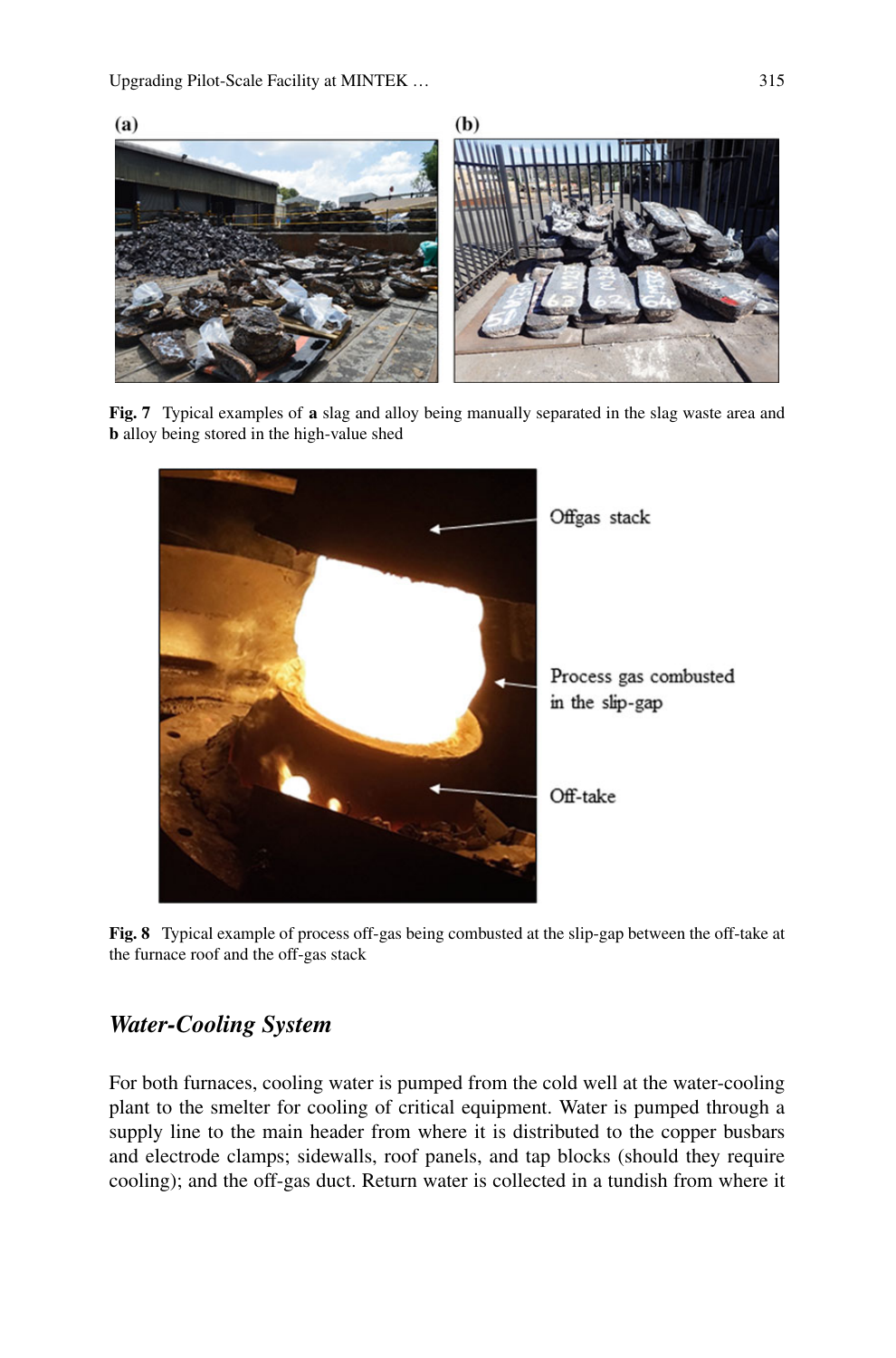

**Fig. 9** Aerial view of the bays and office blocks at Mintek from the North-Western side of campus. Bay 2 (**a**), the off-gas cleaning plant for Bay 2 (**b**), and the water-cooling plant for all of the pilot-scale facilities (**c**) are indicated

<span id="page-13-0"></span>is returned to the hot well at the water-cooling plant. Hot water is pumped from the hot well to cooling towers from where the cooled water is gravity fed into the cold well. Make-up water is received from the municipality and added to either the hot well or the cold well. An emergency water tank at Bay 2 can supply water to critical furnace components, i.e. tap-hole blocks in cases where the main supply fails. The emergency tank is kept full at all times either by pumping water from the cold well or by supply with municipal water. An aerial view that includes the water-cooling plant for all of the pilot-scale facilities is provided in Fig. [9.](#page-13-0)

## **Conclusions**

A pilot-scale facility to evaluate the effect preheating of ore has one electric arc furnace operation is currently being developed at Mintek. The basic engineering of the facility was recently completed and the results were described in the paper. The BFD and functional specification described the flow of materials overall and identified the function of each step in the flowsheet. The PFD and process specification described